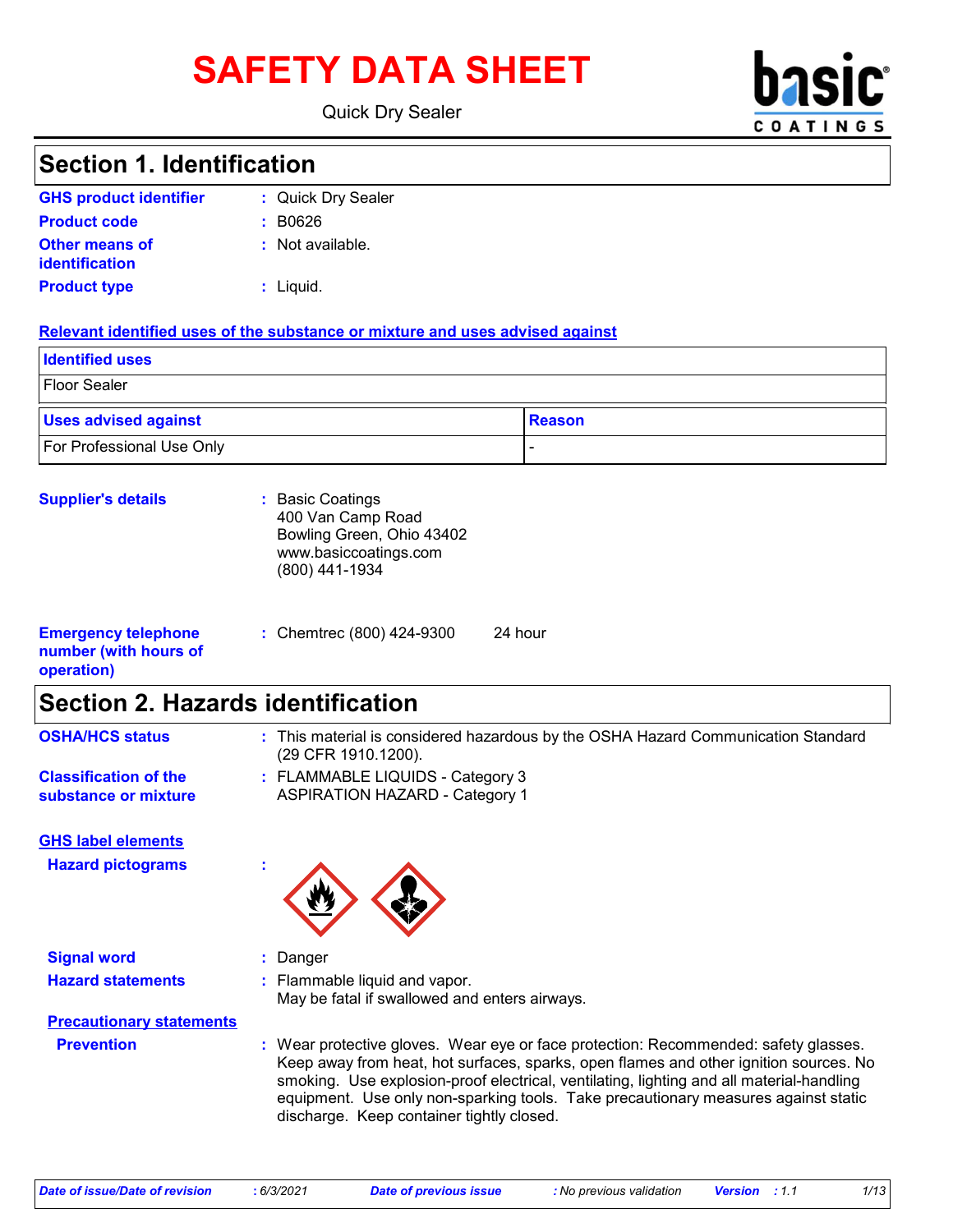# **Section 2. Hazards identification**

| <b>Response</b>                            | : IF SWALLOWED: Immediately call a POISON CENTER or physician. Do NOT induce<br>vomiting. IF ON SKIN (or hair): Take off immediately all contaminated clothing. Rinse<br>skin with water or shower. |
|--------------------------------------------|-----------------------------------------------------------------------------------------------------------------------------------------------------------------------------------------------------|
| <b>Storage</b>                             | : Store locked up. Store in a well-ventilated place. Keep cool.                                                                                                                                     |
| <b>Disposal</b>                            | : Dispose of contents and container in accordance with all local, regional, national and<br>international regulations.                                                                              |
| <b>Hazards not otherwise</b><br>classified | : None known.                                                                                                                                                                                       |
|                                            |                                                                                                                                                                                                     |

### **Section 3. Composition/information on ingredients**

| <b>Substance/mixture</b> | $:$ Mixture      |
|--------------------------|------------------|
| <b>Other means of</b>    | : Not available. |
| identification           |                  |

| <b>Ingredient name</b>                      | $\frac{9}{6}$ | <b>CAS number</b> |
|---------------------------------------------|---------------|-------------------|
| Distillates (petroleum), hydrotreated light | ≥90           | 64742-47-8        |
| Polyurethane                                | ≥25 - ≤50     | proprietary       |
| butan-1-ol                                  | I≤З           | 71-36-3           |
| 2-(2-methoxyethoxy) ethanol                 | ≤0.3          | $111 - 77 - 3$    |

Any concentration shown as a range is to protect confidentiality or is due to batch variation.

**There are no additional ingredients present which, within the current knowledge of the supplier and in the concentrations applicable, are classified as hazardous to health or the environment and hence require reporting in this section.**

**Occupational exposure limits, if available, are listed in Section 8.**

### **Section 4. First aid measures**

| <b>Description of necessary first aid measures</b> |                                                                                                                                                                                                                                                                                                                                                                                                                                                                                                                                                                                                                                                                                                                                                                                                                                                 |
|----------------------------------------------------|-------------------------------------------------------------------------------------------------------------------------------------------------------------------------------------------------------------------------------------------------------------------------------------------------------------------------------------------------------------------------------------------------------------------------------------------------------------------------------------------------------------------------------------------------------------------------------------------------------------------------------------------------------------------------------------------------------------------------------------------------------------------------------------------------------------------------------------------------|
| <b>Eye contact</b>                                 | : Immediately flush eyes with plenty of water, occasionally lifting the upper and lower<br>eyelids. Check for and remove any contact lenses. Continue to rinse for at least 10<br>minutes. Get medical attention if irritation occurs.                                                                                                                                                                                                                                                                                                                                                                                                                                                                                                                                                                                                          |
| <b>Inhalation</b>                                  | : Remove victim to fresh air and keep at rest in a position comfortable for breathing. If<br>not breathing, if breathing is irregular or if respiratory arrest occurs, provide artificial<br>respiration or oxygen by trained personnel. It may be dangerous to the person providing<br>aid to give mouth-to-mouth resuscitation. Get medical attention if adverse health effects<br>persist or are severe. If unconscious, place in recovery position and get medical<br>attention immediately. Maintain an open airway. Loosen tight clothing such as a collar,<br>tie, belt or waistband.                                                                                                                                                                                                                                                    |
| <b>Skin contact</b>                                | : Flush contaminated skin with plenty of water. Remove contaminated clothing and<br>shoes. Get medical attention if symptoms occur. Wash clothing before reuse. Clean<br>shoes thoroughly before reuse.                                                                                                                                                                                                                                                                                                                                                                                                                                                                                                                                                                                                                                         |
| <b>Ingestion</b>                                   | : Get medical attention immediately. Call a poison center or physician. Wash out mouth<br>with water. Remove dentures if any. Remove victim to fresh air and keep at rest in a<br>position comfortable for breathing. If material has been swallowed and the exposed<br>person is conscious, give small quantities of water to drink. Stop if the exposed person<br>feels sick as vomiting may be dangerous. Aspiration hazard if swallowed. Can enter<br>lungs and cause damage. Do not induce vomiting. If vomiting occurs, the head should<br>be kept low so that vomit does not enter the lungs. Never give anything by mouth to an<br>unconscious person. If unconscious, place in recovery position and get medical<br>attention immediately. Maintain an open airway. Loosen tight clothing such as a collar,<br>tie, belt or waistband. |

#### **Most important symptoms/effects, acute and delayed**

| Date of issue/Date of revision | 6/3/2021 | Date of previous issue | : No previous validation | <b>Version</b> : 1.1 | 2/13 |
|--------------------------------|----------|------------------------|--------------------------|----------------------|------|
|                                |          |                        |                          |                      |      |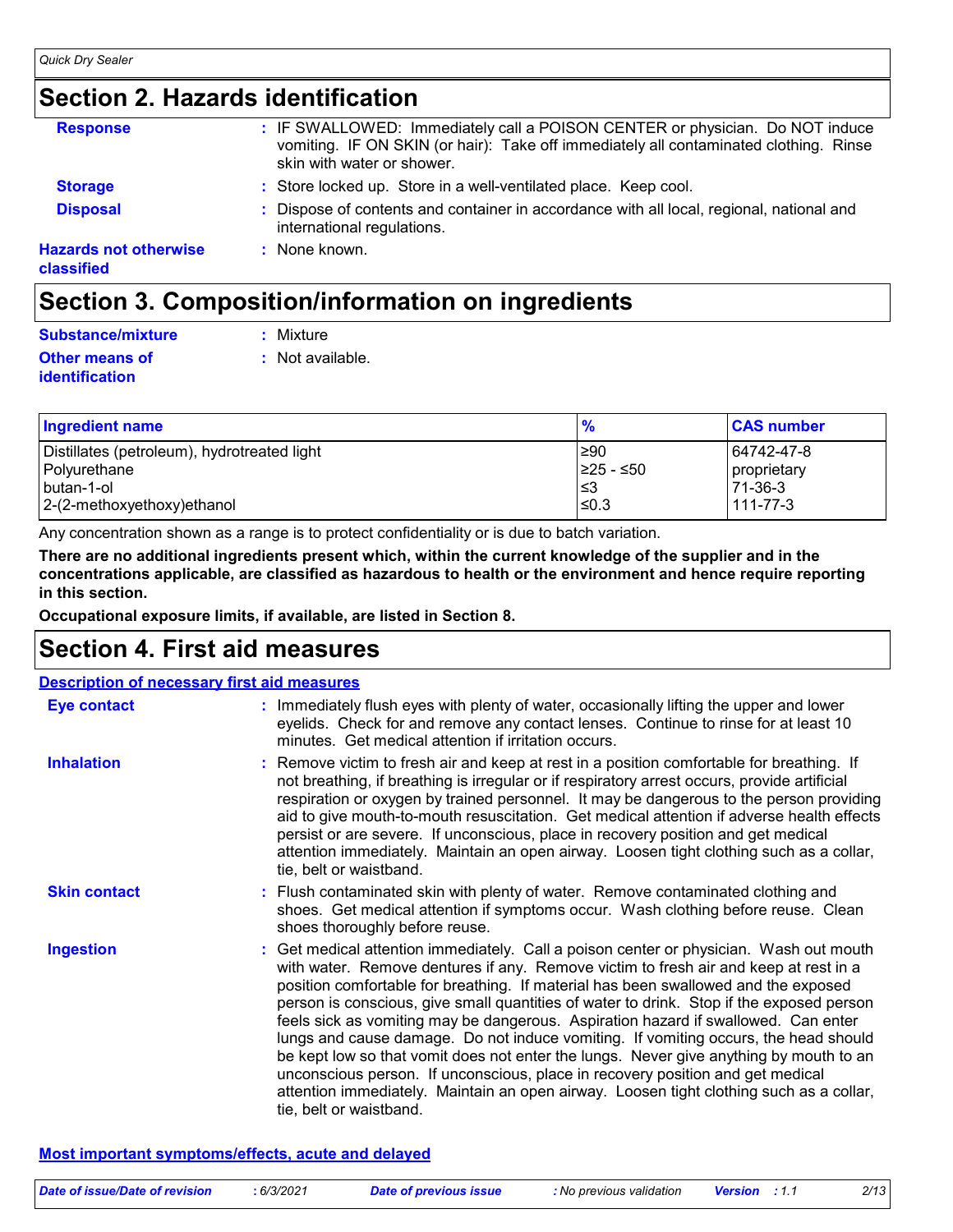# **Section 4. First aid measures**

| <b>Potential acute health effects</b> |                                                                                                                                                                               |
|---------------------------------------|-------------------------------------------------------------------------------------------------------------------------------------------------------------------------------|
| Eye contact                           | : No known significant effects or critical hazards.                                                                                                                           |
| <b>Inhalation</b>                     | : No known significant effects or critical hazards.                                                                                                                           |
| <b>Skin contact</b>                   | : No known significant effects or critical hazards.                                                                                                                           |
| <b>Ingestion</b>                      | : May be fatal if swallowed and enters airways.                                                                                                                               |
| <b>Over-exposure signs/symptoms</b>   |                                                                                                                                                                               |
| Eye contact                           | : No specific data.                                                                                                                                                           |
| <b>Inhalation</b>                     | : No specific data.                                                                                                                                                           |
| <b>Skin contact</b>                   | : No specific data.                                                                                                                                                           |
| <b>Ingestion</b>                      | : Adverse symptoms may include the following:<br>nausea or vomiting                                                                                                           |
|                                       | <u>Indication of immediate medical attention and special treatment needed, if necessary</u>                                                                                   |
| <b>Notes to physician</b>             | : Treat symptomatically. Contact poison treatment specialist immediately if large<br>quantities have been ingested or inhaled.                                                |
| <b>Specific treatments</b>            | : No specific treatment.                                                                                                                                                      |
| <b>Protection of first-aiders</b>     | : No action shall be taken involving any personal risk or without suitable training. It may<br>be dangerous to the person providing aid to give mouth-to-mouth resuscitation. |

#### **See toxicological information (Section 11)**

### **Section 5. Fire-fighting measures**

| <b>Extinguishing media</b>                               |                                                                                                                                                                                                                                                                                                                               |
|----------------------------------------------------------|-------------------------------------------------------------------------------------------------------------------------------------------------------------------------------------------------------------------------------------------------------------------------------------------------------------------------------|
| <b>Suitable extinguishing</b><br>media                   | : Use dry chemical, $CO2$ , water spray (fog) or foam.                                                                                                                                                                                                                                                                        |
| <b>Unsuitable extinguishing</b><br>media                 | : Do not use water jet.                                                                                                                                                                                                                                                                                                       |
| <b>Specific hazards arising</b><br>from the chemical     | : Flammable liquid and vapor. Runoff to sewer may create fire or explosion hazard. In a<br>fire or if heated, a pressure increase will occur and the container may burst, with the risk<br>of a subsequent explosion.                                                                                                         |
| <b>Hazardous thermal</b><br>decomposition products       | : Decomposition products may include the following materials:<br>carbon dioxide<br>carbon monoxide                                                                                                                                                                                                                            |
| <b>Special protective actions</b><br>for fire-fighters   | : Promptly isolate the scene by removing all persons from the vicinity of the incident if<br>there is a fire. No action shall be taken involving any personal risk or without suitable<br>training. Move containers from fire area if this can be done without risk. Use water<br>spray to keep fire-exposed containers cool. |
| <b>Special protective</b><br>equipment for fire-fighters | : Fire-fighters should wear appropriate protective equipment and self-contained breathing<br>apparatus (SCBA) with a full face-piece operated in positive pressure mode.                                                                                                                                                      |

# **Section 6. Accidental release measures**

#### **Personal precautions, protective equipment and emergency procedures**

| For non-emergency<br>personnel | : No action shall be taken involving any personal risk or without suitable training.<br>Evacuate surrounding areas. Keep unnecessary and unprotected personnel from<br>entering. Do not touch or walk through spilled material. Shut off all ignition sources.<br>No flares, smoking or flames in hazard area. Avoid breathing vapor or mist. Provide<br>adequate ventilation. Wear appropriate respirator when ventilation is inadequate. Put<br>on appropriate personal protective equipment. |
|--------------------------------|-------------------------------------------------------------------------------------------------------------------------------------------------------------------------------------------------------------------------------------------------------------------------------------------------------------------------------------------------------------------------------------------------------------------------------------------------------------------------------------------------|
|                                |                                                                                                                                                                                                                                                                                                                                                                                                                                                                                                 |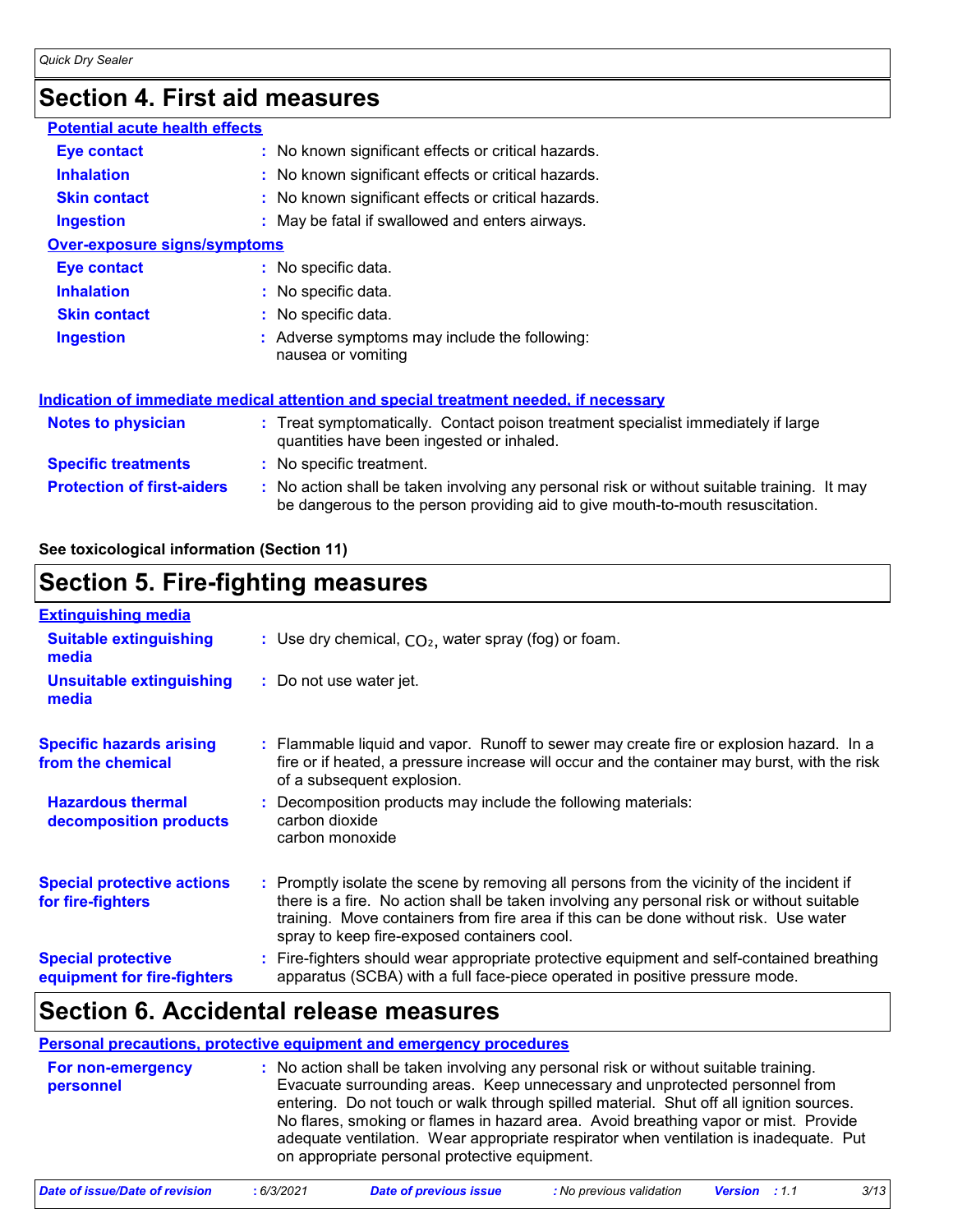# **Section 6. Accidental release measures**

| For emergency responders                                     | If specialized clothing is required to deal with the spillage, take note of any information in<br>Section 8 on suitable and unsuitable materials. See also the information in "For non-<br>emergency personnel".                                                                                                                                                                                                                                                                                                                                                                                                                                                                                                                                                     |
|--------------------------------------------------------------|----------------------------------------------------------------------------------------------------------------------------------------------------------------------------------------------------------------------------------------------------------------------------------------------------------------------------------------------------------------------------------------------------------------------------------------------------------------------------------------------------------------------------------------------------------------------------------------------------------------------------------------------------------------------------------------------------------------------------------------------------------------------|
| <b>Environmental precautions</b>                             | : Avoid dispersal of spilled material and runoff and contact with soil, waterways, drains<br>and sewers. Inform the relevant authorities if the product has caused environmental<br>pollution (sewers, waterways, soil or air).                                                                                                                                                                                                                                                                                                                                                                                                                                                                                                                                      |
| <b>Methods and materials for containment and cleaning up</b> |                                                                                                                                                                                                                                                                                                                                                                                                                                                                                                                                                                                                                                                                                                                                                                      |
| <b>Small spill</b>                                           | : Stop leak if without risk. Move containers from spill area. Use spark-proof tools and<br>explosion-proof equipment. Dilute with water and mop up if water-soluble. Alternatively,<br>or if water-insoluble, absorb with an inert dry material and place in an appropriate waste<br>disposal container. Dispose of via a licensed waste disposal contractor.                                                                                                                                                                                                                                                                                                                                                                                                        |
| <b>Large spill</b>                                           | : Stop leak if without risk. Move containers from spill area. Use spark-proof tools and<br>explosion-proof equipment. Approach release from upwind. Prevent entry into sewers,<br>water courses, basements or confined areas. Wash spillages into an effluent treatment<br>plant or proceed as follows. Contain and collect spillage with non-combustible,<br>absorbent material e.g. sand, earth, vermiculite or diatomaceous earth and place in<br>container for disposal according to local regulations (see Section 13). Dispose of via a<br>licensed waste disposal contractor. Contaminated absorbent material may pose the<br>same hazard as the spilled product. Note: see Section 1 for emergency contact<br>information and Section 13 for waste disposal. |

# **Section 7. Handling and storage**

#### **Precautions for safe handling**

| <b>Protective measures</b>                                                | : Put on appropriate personal protective equipment (see Section 8). Do not swallow.<br>Avoid contact with eyes, skin and clothing. Avoid breathing vapor or mist. Use only with<br>adequate ventilation. Wear appropriate respirator when ventilation is inadequate. Do<br>not enter storage areas and confined spaces unless adequately ventilated. Keep in the<br>original container or an approved alternative made from a compatible material, kept<br>tightly closed when not in use. Store and use away from heat, sparks, open flame or<br>any other ignition source. Use explosion-proof electrical (ventilating, lighting and<br>material handling) equipment. Use only non-sparking tools. Take precautionary<br>measures against electrostatic discharges. Empty containers retain product residue<br>and can be hazardous. Do not reuse container. |
|---------------------------------------------------------------------------|----------------------------------------------------------------------------------------------------------------------------------------------------------------------------------------------------------------------------------------------------------------------------------------------------------------------------------------------------------------------------------------------------------------------------------------------------------------------------------------------------------------------------------------------------------------------------------------------------------------------------------------------------------------------------------------------------------------------------------------------------------------------------------------------------------------------------------------------------------------|
| <b>Advice on general</b><br>occupational hygiene                          | : Eating, drinking and smoking should be prohibited in areas where this material is<br>handled, stored and processed. Workers should wash hands and face before eating,<br>drinking and smoking. Remove contaminated clothing and protective equipment before<br>entering eating areas. See also Section 8 for additional information on hygiene<br>measures.                                                                                                                                                                                                                                                                                                                                                                                                                                                                                                  |
| <b>Conditions for safe storage,</b><br>including any<br>incompatibilities | : Store in accordance with local regulations. Store in a segregated and approved area.<br>Store in original container protected from direct sunlight in a dry, cool and well-ventilated<br>area, away from incompatible materials (see Section 10) and food and drink. Store<br>locked up. Eliminate all ignition sources. Separate from oxidizing materials. Keep<br>container tightly closed and sealed until ready for use. Containers that have been<br>opened must be carefully resealed and kept upright to prevent leakage. Do not store in<br>unlabeled containers. Use appropriate containment to avoid environmental<br>contamination. See Section 10 for incompatible materials before handling or use.                                                                                                                                             |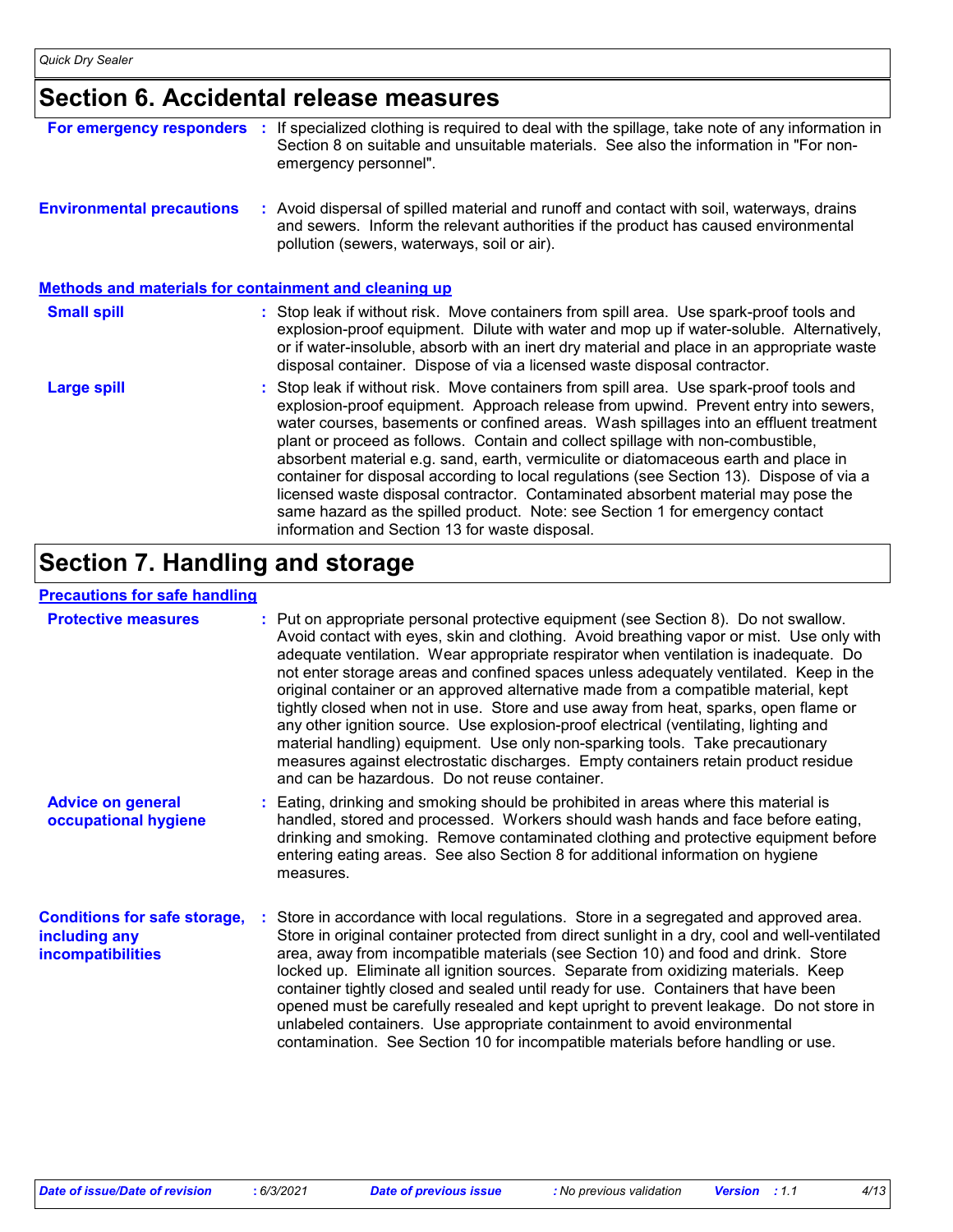# **Section 8. Exposure controls/personal protection**

#### **Control parameters**

#### **Occupational exposure limits**

| <b>Ingredient name</b>                      | <b>Exposure limits</b>                                                |
|---------------------------------------------|-----------------------------------------------------------------------|
| Distillates (petroleum), hydrotreated light | <b>ACGIH TLV (United States, 3/2018).</b><br>Absorbed through skin.   |
|                                             | TWA: 200 mg/m <sup>3</sup> , (as total hydrocarbon<br>vapor) 8 hours. |
| Polyurethane                                | None.                                                                 |
| butan-1-ol                                  | <b>ACGIH TLV (United States, 3/2018).</b>                             |
|                                             | TWA: 20 ppm 8 hours.                                                  |
|                                             | OSHA PEL 1989 (United States, 3/1989).                                |
|                                             | Absorbed through skin.                                                |
|                                             | CEIL: 50 ppm                                                          |
|                                             | CEIL: 150 mg/m <sup>3</sup>                                           |
|                                             | NIOSH REL (United States, 10/2016).                                   |
|                                             | Absorbed through skin.                                                |
|                                             | CEIL: 50 ppm                                                          |
|                                             | CEIL: 150 mg/m <sup>3</sup>                                           |
|                                             | OSHA PEL (United States, 5/2018).                                     |
|                                             | TWA: 100 ppm 8 hours.<br>TWA: $300 \text{ mg/m}^3$ 8 hours.           |
| 2-(2-methoxyethoxy) ethanol                 | None.                                                                 |

| <b>Appropriate engineering</b><br><b>controls</b> | : Use only with adequate ventilation. Use process enclosures, local exhaust ventilation or<br>other engineering controls to keep worker exposure to airborne contaminants below any<br>recommended or statutory limits. The engineering controls also need to keep gas,<br>vapor or dust concentrations below any lower explosive limits. Use explosion-proof<br>ventilation equipment.                                                                                                                                                                                                                                |  |
|---------------------------------------------------|------------------------------------------------------------------------------------------------------------------------------------------------------------------------------------------------------------------------------------------------------------------------------------------------------------------------------------------------------------------------------------------------------------------------------------------------------------------------------------------------------------------------------------------------------------------------------------------------------------------------|--|
| <b>Environmental exposure</b><br><b>controls</b>  | : Emissions from ventilation or work process equipment should be checked to ensure<br>they comply with the requirements of environmental protection legislation. In some<br>cases, fume scrubbers, filters or engineering modifications to the process equipment<br>will be necessary to reduce emissions to acceptable levels.                                                                                                                                                                                                                                                                                        |  |
| <b>Individual protection measures</b>             |                                                                                                                                                                                                                                                                                                                                                                                                                                                                                                                                                                                                                        |  |
| <b>Hygiene measures</b>                           | : Wash hands, forearms and face thoroughly after handling chemical products, before<br>eating, smoking and using the lavatory and at the end of the working period.<br>Appropriate techniques should be used to remove potentially contaminated clothing.<br>Wash contaminated clothing before reusing. Ensure that eyewash stations and safety<br>showers are close to the workstation location.                                                                                                                                                                                                                      |  |
| <b>Eye/face protection</b>                        | Safety eyewear complying with an approved standard should be used when a risk<br>assessment indicates this is necessary to avoid exposure to liquid splashes, mists,<br>gases or dusts. If contact is possible, the following protection should be worn, unless<br>the assessment indicates a higher degree of protection: safety glasses with side-<br>shields. Recommended: safety glasses                                                                                                                                                                                                                           |  |
| <b>Skin protection</b>                            |                                                                                                                                                                                                                                                                                                                                                                                                                                                                                                                                                                                                                        |  |
| <b>Hand protection</b>                            | : Chemical-resistant, impervious gloves complying with an approved standard should be<br>worn at all times when handling chemical products if a risk assessment indicates this is<br>necessary. Considering the parameters specified by the glove manufacturer, check<br>during use that the gloves are still retaining their protective properties. It should be<br>noted that the time to breakthrough for any glove material may be different for different<br>glove manufacturers. In the case of mixtures, consisting of several substances, the<br>protection time of the gloves cannot be accurately estimated. |  |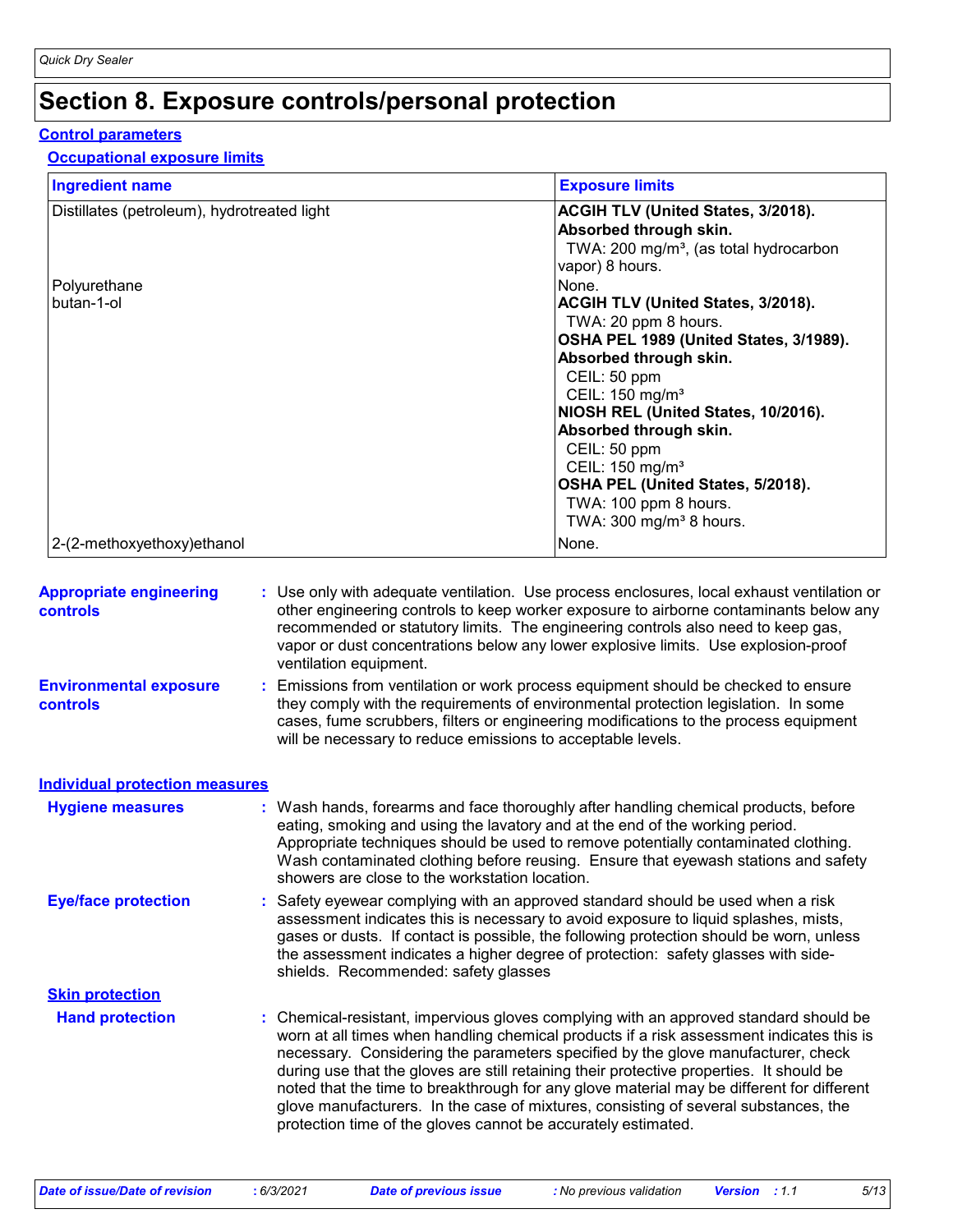# **Section 8. Exposure controls/personal protection**

| <b>Body protection</b>                               | : Personal protective equipment for the body should be selected based on the task being<br>performed and the risks involved and should be approved by a specialist before<br>handling this product. When there is a risk of ignition from static electricity, wear anti-<br>static protective clothing. For the greatest protection from static discharges, clothing<br>should include anti-static overalls, boots and gloves. |
|------------------------------------------------------|--------------------------------------------------------------------------------------------------------------------------------------------------------------------------------------------------------------------------------------------------------------------------------------------------------------------------------------------------------------------------------------------------------------------------------|
| <b>Other skin protection</b>                         | : Appropriate footwear and any additional skin protection measures should be selected<br>based on the task being performed and the risks involved and should be approved by a<br>specialist before handling this product.                                                                                                                                                                                                      |
| <b>Respiratory protection</b>                        | : Based on the hazard and potential for exposure, select a respirator that meets the<br>appropriate standard or certification. Respirators must be used according to a<br>respiratory protection program to ensure proper fitting, training, and other important<br>aspects of use. Recommended: half-face mask organic vapor filter (Type A)                                                                                  |
| <b>Personal protective</b><br>equipment (Pictograms) |                                                                                                                                                                                                                                                                                                                                                                                                                                |

# **Section 9. Physical and chemical properties**

| <b>Appearance</b>                                 |                                                                 |
|---------------------------------------------------|-----------------------------------------------------------------|
| <b>Physical state</b>                             | $:$ Liquid.                                                     |
| <b>Color</b>                                      | Amber.                                                          |
| Odor                                              | Hydrocarbon.                                                    |
| <b>Odor threshold</b>                             | Not available.                                                  |
| рH                                                | Not applicable.                                                 |
| <b>Melting point</b>                              | Not available.                                                  |
| <b>Boiling point</b>                              | Not available.                                                  |
| <b>Flash point</b>                                | Closed cup: $38^{\circ}$ C (100.4 $^{\circ}$ F)                 |
| <b>Evaporation rate</b>                           | Not available.                                                  |
| <b>Flammability (solid, gas)</b>                  | Not available.                                                  |
| Lower and upper explosive<br>(flammable) limits   | $:$ Not available.                                              |
| <b>Vapor pressure</b>                             | Not available.                                                  |
| <b>Vapor density</b>                              | Not available.                                                  |
| <b>Relative density</b>                           | 0.8625                                                          |
| <b>Solubility</b>                                 | Insoluble in the following materials: cold water and hot water. |
| <b>Solubility in water</b>                        | Not available.                                                  |
| <b>Partition coefficient: n-</b><br>octanol/water | : Not available.                                                |
| <b>Auto-ignition temperature</b>                  | $:$ Not available.                                              |
| <b>Decomposition temperature</b>                  | : Not available.                                                |
| <b>Viscosity</b>                                  | Not available.                                                  |
| Flow time (ISO 2431)                              | $:$ Not available.                                              |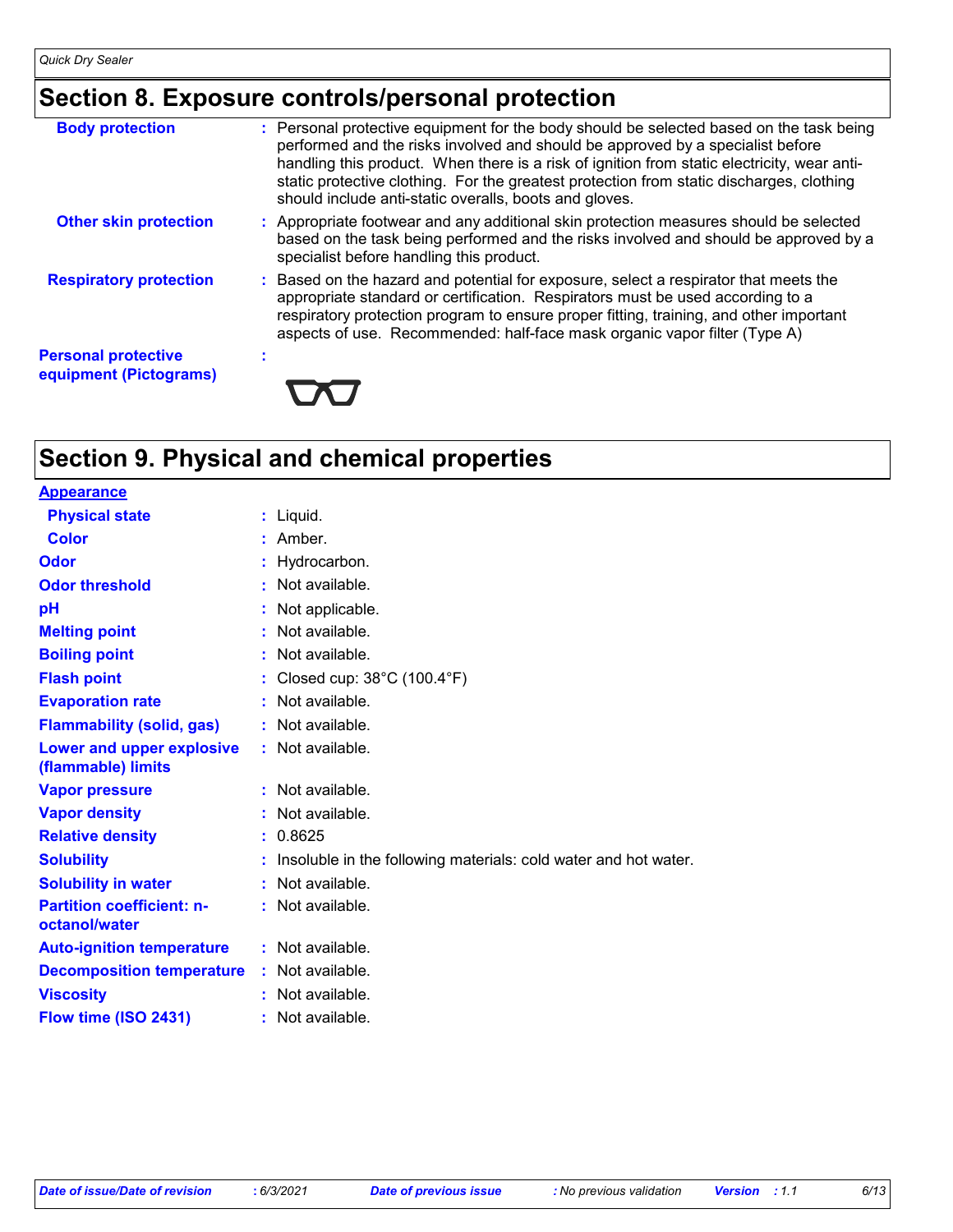# **Section 10. Stability and reactivity**

| <b>Reactivity</b>                            | : No specific test data related to reactivity available for this product or its ingredients.                                                                                 |
|----------------------------------------------|------------------------------------------------------------------------------------------------------------------------------------------------------------------------------|
| <b>Chemical stability</b>                    | : The product is stable.                                                                                                                                                     |
| <b>Possibility of hazardous</b><br>reactions | : Under normal conditions of storage and use, hazardous reactions will not occur.                                                                                            |
| <b>Conditions to avoid</b>                   | : Avoid all possible sources of ignition (spark or flame). Do not pressurize, cut, weld,<br>braze, solder, drill, grind or expose containers to heat or sources of ignition. |
| Incompatible materials                       | : Not available.                                                                                                                                                             |
| <b>Hazardous decomposition</b><br>products   | : Under normal conditions of storage and use, hazardous decomposition products should<br>not be produced.                                                                    |

# **Section 11. Toxicological information**

#### **Information on toxicological effects**

#### **Acute toxicity**

| <b>Product/ingredient name</b> | <b>Result</b>                                     | <b>Species</b>       | <b>Dose</b>                                          | <b>Exposure</b> |
|--------------------------------|---------------------------------------------------|----------------------|------------------------------------------------------|-----------------|
| butan-1-ol                     | LC50 Inhalation Vapor<br>LD50 Dermal<br>LD50 Oral | Rat<br>Rabbit<br>Rat | $24000$ mg/m <sup>3</sup><br>3400 mg/kg<br>790 mg/kg | 14 hours        |

#### **Irritation/Corrosion**

| <b>Product/ingredient name</b> | <b>Result</b>            | <b>Species</b> | <b>Score</b> | <b>Exposure</b>            | <b>Observation</b>       |
|--------------------------------|--------------------------|----------------|--------------|----------------------------|--------------------------|
| butan-1-ol                     | Eyes - Severe irritant   | Rabbit         |              | 24 hours 2<br>milligrams   |                          |
|                                | Eyes - Severe irritant   | Rabbit         |              | 0.005 Mililiters   -       |                          |
|                                | Skin - Moderate irritant | Rabbit         |              | 24 hours 20<br>milligrams  | $\overline{\phantom{a}}$ |
| 2-(2-methoxyethoxy) ethanol    | Eyes - Mild irritant     | Rabbit         |              | 24 hours 500<br>milligrams |                          |
|                                | Eyes - Moderate irritant | Rabbit         |              | 500<br>milligrams          |                          |

#### **Sensitization**

Not available.

#### **Mutagenicity**

Not available.

#### **Carcinogenicity**

Not available.

### **Reproductive toxicity**

Not available.

#### **Teratogenicity**

Not available.

#### **Specific target organ toxicity (single exposure)**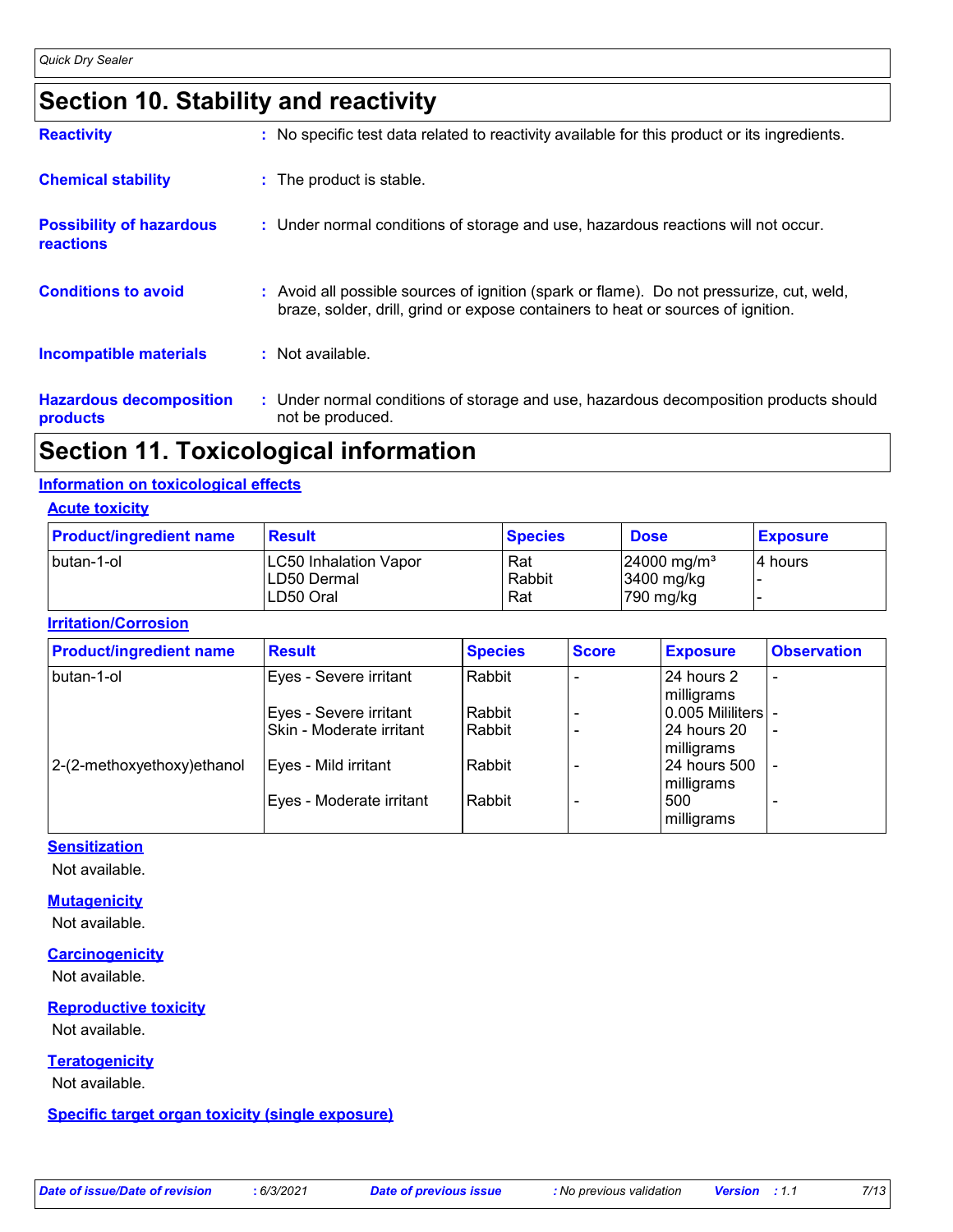# **Section 11. Toxicological information**

| <b>Name</b> | <b>Category</b>          | <b>Route of</b><br>exposure        | <b>Target organs</b>                                        |
|-------------|--------------------------|------------------------------------|-------------------------------------------------------------|
| butan-1-ol  | Category 3<br>Category 3 | Not applicable.<br>Not applicable. | Narcotic effects<br>Respiratory tract<br><b>lirritation</b> |

#### **Specific target organ toxicity (repeated exposure)**

Not available.

#### **Aspiration hazard**

| <b>Name</b>                                 | Result                                |
|---------------------------------------------|---------------------------------------|
| Quick Dry Sealer                            | <b>ASPIRATION HAZARD - Category 1</b> |
| Distillates (petroleum), hydrotreated light | <b>ASPIRATION HAZARD - Category 1</b> |

| Information on the likely<br>routes of exposure | : Routes of entry anticipated: Oral, Dermal, Inhalation.                                                                          |
|-------------------------------------------------|-----------------------------------------------------------------------------------------------------------------------------------|
| <b>Potential acute health effects</b>           |                                                                                                                                   |
| Eye contact                                     | : No known significant effects or critical hazards.                                                                               |
| <b>Inhalation</b>                               | : No known significant effects or critical hazards.                                                                               |
| <b>Skin contact</b>                             | : No known significant effects or critical hazards.                                                                               |
| <b>Ingestion</b>                                | : May be fatal if swallowed and enters airways.                                                                                   |
| Eye contact<br><b>Inhalation</b>                | <b>Symptoms related to the physical, chemical and toxicological characteristics</b><br>: No specific data.<br>: No specific data. |
| <b>Skin contact</b>                             | : No specific data.                                                                                                               |
| <b>Ingestion</b>                                | : Adverse symptoms may include the following:<br>nausea or vomiting                                                               |
| <b>Short term exposure</b>                      | Delayed and immediate effects and also chronic effects from short and long term exposure                                          |
|                                                 |                                                                                                                                   |

| <b>Potential immediate</b><br><b>effects</b>      | $:$ Not available.                                  |
|---------------------------------------------------|-----------------------------------------------------|
| <b>Potential delayed effects</b>                  | : Not available.                                    |
| Long term exposure                                |                                                     |
| <b>Potential immediate</b><br>effects             | $:$ Not available.                                  |
| <b>Potential delayed effects : Not available.</b> |                                                     |
| <b>Potential chronic health effects</b>           |                                                     |
| Not available.                                    |                                                     |
| <b>General</b>                                    | : No known significant effects or critical hazards. |
| <b>Carcinogenicity</b>                            | : No known significant effects or critical hazards. |
| <b>Mutagenicity</b>                               | : No known significant effects or critical hazards. |
| <b>Teratogenicity</b>                             | : No known significant effects or critical hazards. |
| <b>Developmental effects</b>                      | : No known significant effects or critical hazards. |
| <b>Fertility effects</b>                          | : No known significant effects or critical hazards. |

#### **Numerical measures of toxicity**

|  |  | Date of issue/Date of revision |  |
|--|--|--------------------------------|--|
|  |  |                                |  |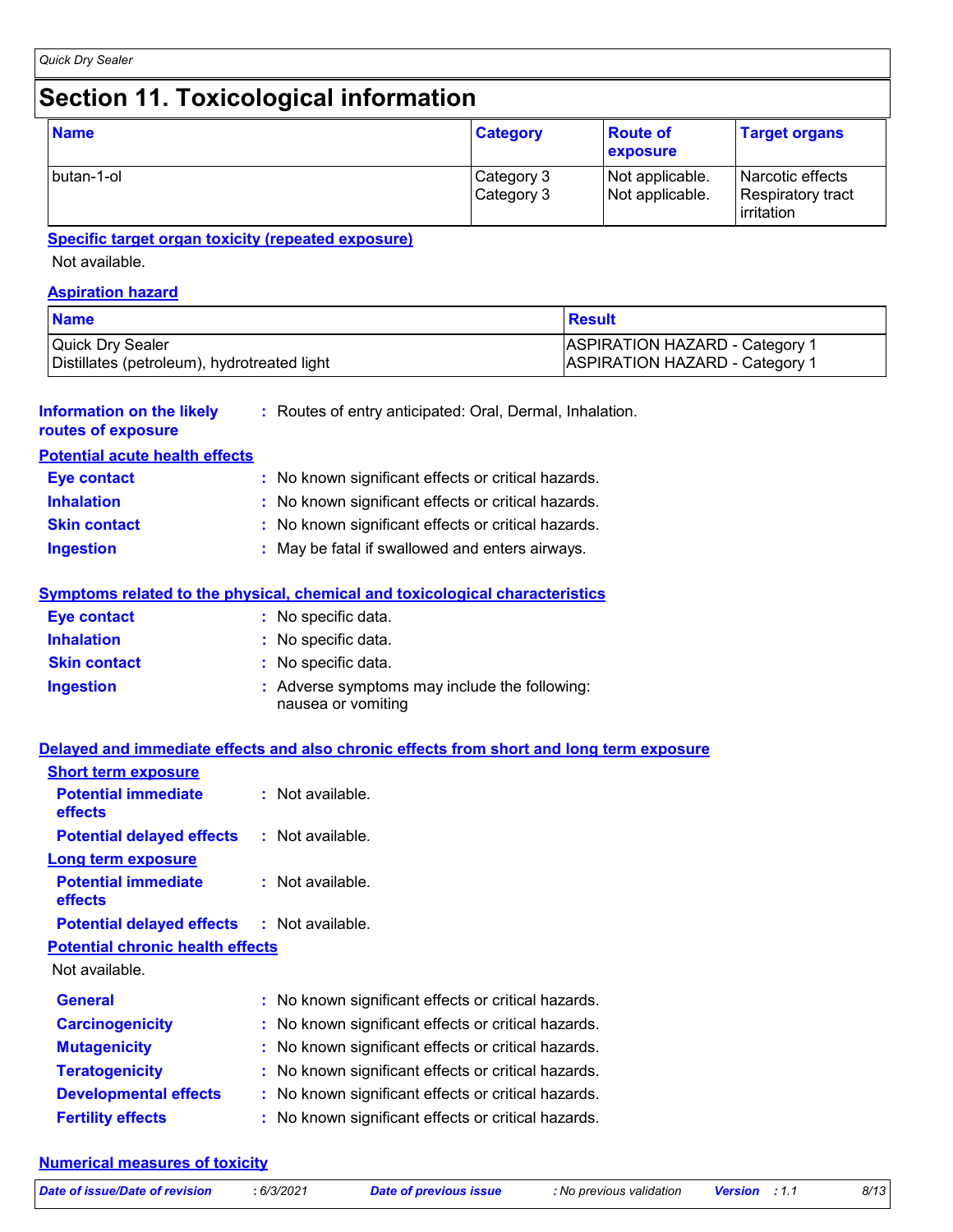# **Section 11. Toxicological information**

**Acute toxicity estimates**

Not available.

## **Section 12. Ecological information**

#### **Toxicity**

| <b>Product/ingredient name</b>                 | <b>Result</b>                       | <b>Species</b>             | <b>Exposure</b> |
|------------------------------------------------|-------------------------------------|----------------------------|-----------------|
| Distillates (petroleum),<br>hydrotreated light | Acute LC50 2200 µg/l Fresh water    | Fish - Lepomis macrochirus | 4 days          |
| butan-1-ol                                     | Acute EC50 1983000 µg/l Fresh water | Daphnia - Daphnia magna    | 148 hours       |
|                                                | Acute LC50 1730000 µg/l Fresh water | Fish - Pimephales promelas | 96 hours        |
| 2-(2-methoxyethoxy) ethanol                    | Acute EC50 >930 ppm Fresh water     | Daphnia - Daphnia magna    | 148 hours       |
|                                                | Acute LC50 7500000 µg/l Fresh water | Fish - Lepomis macrochirus | I96 hours       |

#### **Persistence and degradability**

Not available.

#### **Bioaccumulative potential**

| <b>Product/ingredient name</b> | ⊺LoɑP <sub>ow</sub> | <b>BCF</b> | <b>Potential</b> |
|--------------------------------|---------------------|------------|------------------|
| butan-1-ol                     |                     |            | l low            |
| 2-(2-methoxyethoxy) ethanol    | -0.47               |            | low              |

#### **Mobility in soil**

**Soil/water partition coefficient (KOC) :** Not available.

**Other adverse effects** : No known significant effects or critical hazards.

### **Section 13. Disposal considerations**

The generation of waste should be avoided or minimized wherever possible. Disposal of this product, solutions and any by-products should at all times comply with the requirements of environmental protection and waste disposal legislation and any regional local authority requirements. Dispose of surplus and non-recyclable products via a licensed waste disposal contractor. Waste should not be disposed of untreated to the sewer unless fully compliant with the requirements of all authorities with jurisdiction. Waste packaging should be recycled. Incineration or landfill should only be considered when recycling is not feasible. This material and its container must be disposed of in a safe way. Care should be taken when handling emptied containers that have not been cleaned or rinsed out. Empty containers or liners may retain some product residues. Vapor from product residues may create a highly flammable or explosive atmosphere inside the container. Do not cut, weld or grind used containers unless they have been cleaned thoroughly internally. Avoid dispersal of spilled material and runoff and contact with soil, waterways, drains and sewers. **Disposal methods :**

#### **United States - RCRA Toxic hazardous waste "U" List**

| Ingredient                         | CAS#    | <b>Status</b> | <b>Reference</b><br>number |
|------------------------------------|---------|---------------|----------------------------|
| 1-Butanol (I); n-Butyl alcohol (I) | 71-36-3 | Listed        | U031                       |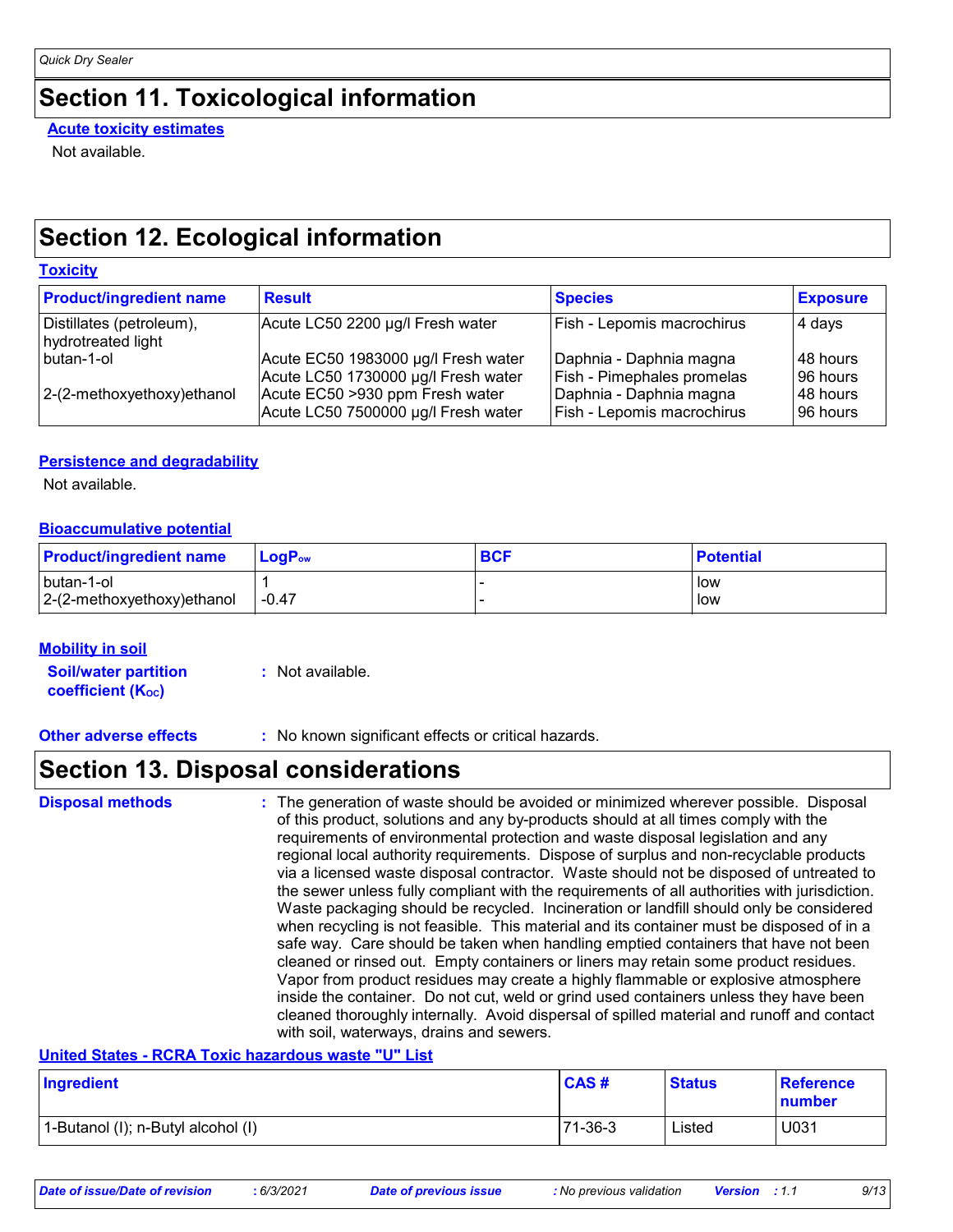*Quick Dry Sealer*

### **Section 14. Transport information**

|                                        | <b>DOT</b><br><b>Classification</b>            | <b>TDG</b><br><b>Classification</b>                                                                                                                                                                                             | <b>Mexico</b><br><b>Classification</b>         | <b>ADR/RID</b> | <b>IMDG</b>   | <b>IATA</b>   |
|----------------------------------------|------------------------------------------------|---------------------------------------------------------------------------------------------------------------------------------------------------------------------------------------------------------------------------------|------------------------------------------------|----------------|---------------|---------------|
| <b>UN number</b>                       | <b>UN1263</b>                                  | <b>UN1263</b>                                                                                                                                                                                                                   | <b>UN1263</b>                                  | <b>UN1263</b>  | <b>UN1263</b> | <b>UN1263</b> |
| <b>UN proper</b><br>shipping name      | Not Regulated<br>For Ground<br>Transportation. | Not Regulated<br>For Ground<br>Transportation.                                                                                                                                                                                  | Not Regulated<br>For Ground<br>Transportation. | Paint          | Paint         | Paint         |
| <b>Transport</b>                       | 3                                              | 3                                                                                                                                                                                                                               | 3                                              | 3              | 3             | 3             |
| hazard class(es)                       |                                                |                                                                                                                                                                                                                                 |                                                | ¥              |               |               |
| <b>Packing group</b>                   | $\mathbf{III}$                                 | Ш                                                                                                                                                                                                                               | $\mathbf{III}$                                 | $\mathbf{III}$ | III           | III           |
| <b>Environmental</b><br><b>hazards</b> | No.                                            | No.                                                                                                                                                                                                                             | No.                                            | Yes.           | No.           | No.           |
| <b>Additional information</b>          |                                                |                                                                                                                                                                                                                                 |                                                |                |               |               |
| <b>DOT Classification</b>              |                                                | : This product may be re-classified as "Combustible Liquid," unless transported by vessel<br>or aircraft. Non-bulk packages (less than or equal to 119 gal) of combustible liquids are<br>not regulated as hazardous materials. |                                                |                |               |               |
| <b>TDG Classification</b>              |                                                | • Product classified as ner the following sections of the Transportation of Dangerous                                                                                                                                           |                                                |                |               |               |

- t classified as per the following sections of the Transportation of Dangerous Goods Regulations: 2.18-2.19 (Class 3). **TDG Classification :**
- The environmentally hazardous substance mark is not required when transported in **:** sizes of ≤5 L or ≤5 kg. **Tunnel code** (D/E) **ADR/RID**
- The environmentally hazardous substance mark may appear if required by other **:** transportation regulations. **IATA**
- **Special precautions for user Transport within user's premises:** always transport in closed containers that are **:** upright and secure. Ensure that persons transporting the product know what to do in the event of an accident or spillage.

```
Transport in bulk according 
: Not available.
to Annex II of MARPOL and 
the IBC Code
```
# **Section 15. Regulatory information**

| <b>U.S. Federal regulations</b>                                                   | : TSCA 8(a) CDR Exempt/Partial exemption: Not determined |
|-----------------------------------------------------------------------------------|----------------------------------------------------------|
| <b>Clean Air Act Section 112</b><br>(b) Hazardous Air<br><b>Pollutants (HAPS)</b> | : Listed                                                 |
| <b>Clean Air Act Section 602</b><br><b>Class I Substances</b>                     | : Not listed                                             |
| <b>Clean Air Act Section 602</b><br><b>Class II Substances</b>                    | : Not listed                                             |
|                                                                                   |                                                          |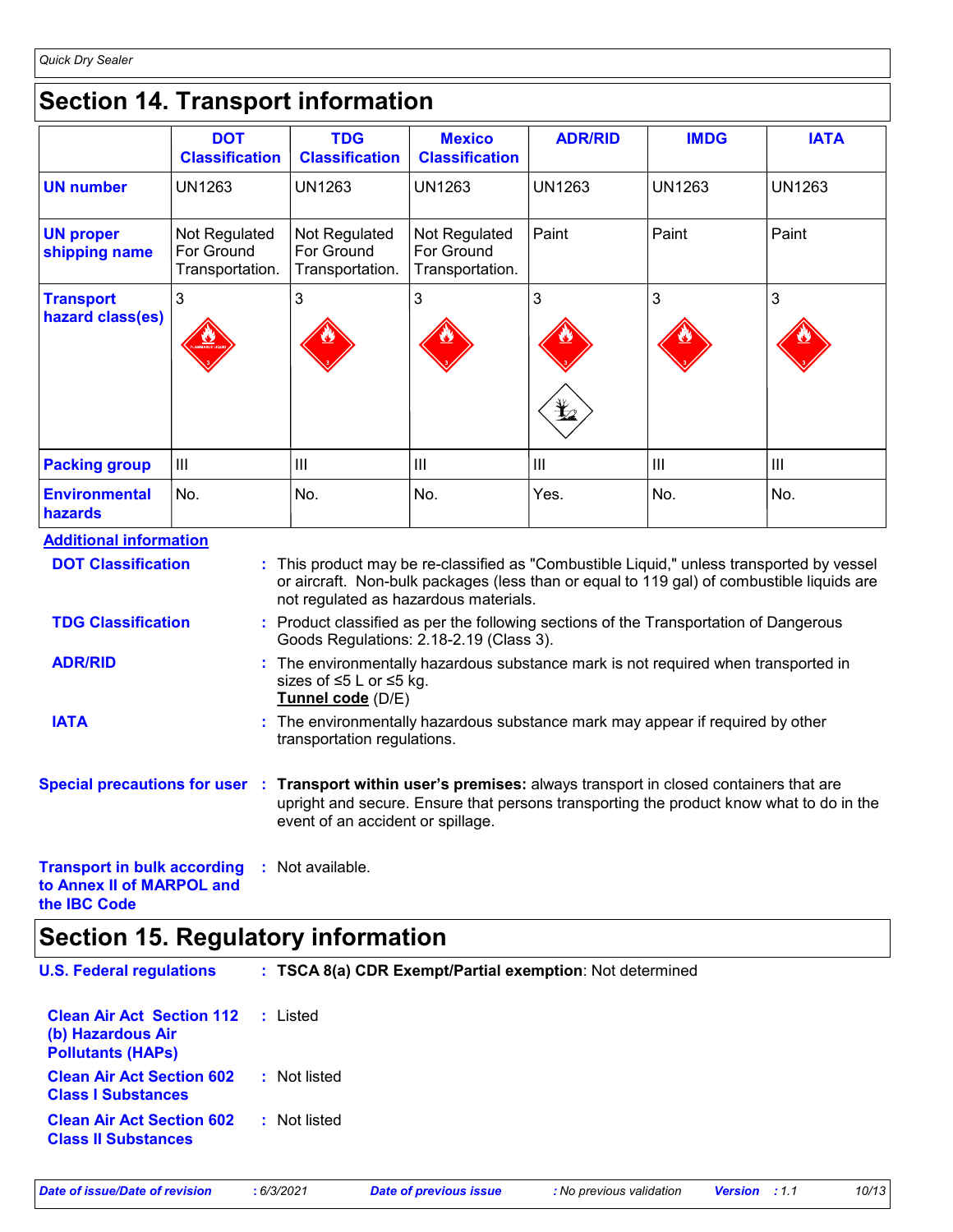# **Section 15. Regulatory information**

**DEA List I Chemicals (Precursor Chemicals)** **:** Not listed

**DEA List II Chemicals (Essential Chemicals)** **:** Not listed

#### **SARA 302/304**

#### **Composition/information on ingredients**

No products were found.

| <b>SARA 304 RQ</b> | : Not applicable. |
|--------------------|-------------------|
|--------------------|-------------------|

#### **SARA 311/312**

**Classification :** FLAMMABLE LIQUIDS - Category 3

ASPIRATION HAZARD - Category 1

#### **Composition/information on ingredients**

| <b>Name</b>                 | $\frac{9}{6}$ | <b>Classification</b>                             |
|-----------------------------|---------------|---------------------------------------------------|
| Distillates (petroleum),    | ≥90           | <b>FLAMMABLE LIQUIDS - Category 4</b>             |
| hydrotreated light          |               | <b>ASPIRATION HAZARD - Category 1</b>             |
| Polyurethane                | $≥25 - ≤50$   | SKIN IRRITATION - Category 2                      |
|                             |               | <b>EYE IRRITATION - Category 2A</b>               |
| butan-1-ol                  | ≤3            | <b>FLAMMABLE LIQUIDS - Category 3</b>             |
|                             |               | <b>ACUTE TOXICITY (oral) - Category 4</b>         |
|                             |               | SKIN IRRITATION - Category 2                      |
|                             |               | SERIOUS EYE DAMAGE - Category 1                   |
|                             |               | SPECIFIC TARGET ORGAN TOXICITY (SINGLE EXPOSURE)  |
|                             |               | (Respiratory tract irritation) - Category 3       |
|                             |               | SPECIFIC TARGET ORGAN TOXICITY (SINGLE EXPOSURE)  |
|                             |               | (Narcotic effects) - Category 3                   |
| 2-(2-methoxyethoxy) ethanol | ≤0.3          | TOXIC TO REPRODUCTION (Unborn child) - Category 2 |

#### **SARA 313**

|                                           | <b>Product name</b> | <b>CAS number</b> | $\frac{9}{6}$ |
|-------------------------------------------|---------------------|-------------------|---------------|
| <b>Form R - Reporting</b><br>requirements | butan-1-ol          | $71 - 36 - 3$     | '≤3           |
| <b>Supplier notification</b>              | l butan-1-ol        | $71-36-3$         | '≤3           |

SARA 313 notifications must not be detached from the SDS and any copying and redistribution of the SDS shall include copying and redistribution of the notice attached to copies of the SDS subsequently redistributed.

**Massachusetts : State regulations**

| : The following components are listed: N-BUTYL ALCOHOL; 1-BUTANOL |  |
|-------------------------------------------------------------------|--|
|-------------------------------------------------------------------|--|

**New York :** The following components are listed: Butyl alcohol; 1-Butanol

- 
- **New Jersey :** The following components are listed: n-BUTYL ALCOHOL; 1-BUTANOL
- 
- **Pennsylvania :** The following components are listed: 1-BUTANOL

#### **California Prop. 65**

This product does not require a Safe Harbor warning under California Prop. 65.

#### **International regulations**

#### **Chemical Weapon Convention List Schedules I, II & III Chemicals**

Not listed.

#### **Montreal Protocol**

Not listed.

#### **Stockholm Convention on Persistent Organic Pollutants**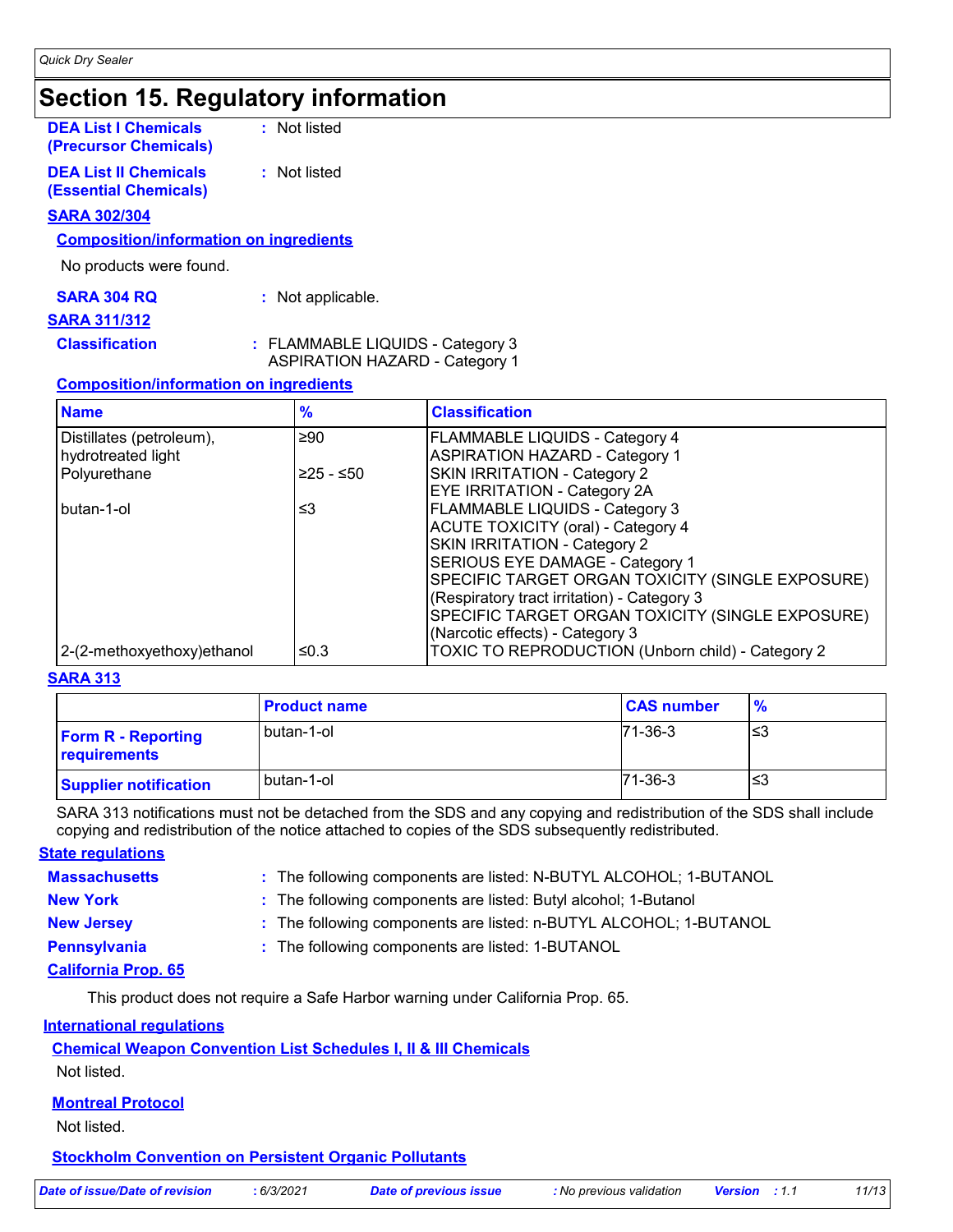# **Section 15. Regulatory information**

Not listed.

| <b>Rotterdam Convention on Prior Informed Consent (PIC)</b> |                                                                                    |  |  |  |
|-------------------------------------------------------------|------------------------------------------------------------------------------------|--|--|--|
| Not listed.                                                 |                                                                                    |  |  |  |
| <b>UNECE Aarhus Protocol on POPs and Heavy Metals</b>       |                                                                                    |  |  |  |
| Not listed.                                                 |                                                                                    |  |  |  |
| <u>Inventory list</u>                                       |                                                                                    |  |  |  |
| <b>Australia</b>                                            | Not determined.<br>÷                                                               |  |  |  |
| <b>Canada</b>                                               | Not determined.<br>÷                                                               |  |  |  |
| <b>China</b>                                                | Not determined.<br>t                                                               |  |  |  |
| <b>Europe</b>                                               | Not determined.<br>٠                                                               |  |  |  |
| <b>Japan</b>                                                | Japan inventory (ENCS): Not determined.<br>Japan inventory (ISHL): Not determined. |  |  |  |
| <b>Malaysia</b>                                             | Not determined                                                                     |  |  |  |
| <b>New Zealand</b>                                          | Not determined.                                                                    |  |  |  |
| <b>Philippines</b>                                          | Not determined.                                                                    |  |  |  |
| <b>Republic of Korea</b>                                    | Not determined.                                                                    |  |  |  |
| <b>Taiwan</b>                                               | Not determined.                                                                    |  |  |  |
| <b>Thailand</b>                                             | Not determined.                                                                    |  |  |  |
| <b>Turkey</b>                                               | Not determined.                                                                    |  |  |  |
| <b>United States</b>                                        | Not determined.                                                                    |  |  |  |
| <b>Viet Nam</b>                                             | Not determined.                                                                    |  |  |  |

## **Section 16. Other information**

#### **Hazardous Material Information System (U.S.A.)**



**Caution: HMIS® ratings are based on a 0-4 rating scale, with 0 representing minimal hazards or risks, and 4 representing significant hazards or risks. Although HMIS® ratings and the associated label are not required on SDSs or products leaving a facility under 29 CFR 1910.1200, the preparer may choose to provide them. HMIS® ratings are to be used with a fully implemented HMIS® program. HMIS® is a registered trademark and service mark of the American Coatings Association, Inc.**

**The customer is responsible for determining the PPE code for this material. For more information on HMIS® Personal Protective Equipment (PPE) codes, consult the HMIS® Implementation Manual.**

**National Fire Protection Association (U.S.A.)**



**Reprinted with permission from NFPA 704-2001, Identification of the Hazards of Materials for Emergency Response Copyright ©1997, National Fire Protection Association, Quincy, MA 02269. This reprinted material is not the complete and official position of the National Fire Protection Association, on the referenced subject which is represented only by the standard in its entirety.**